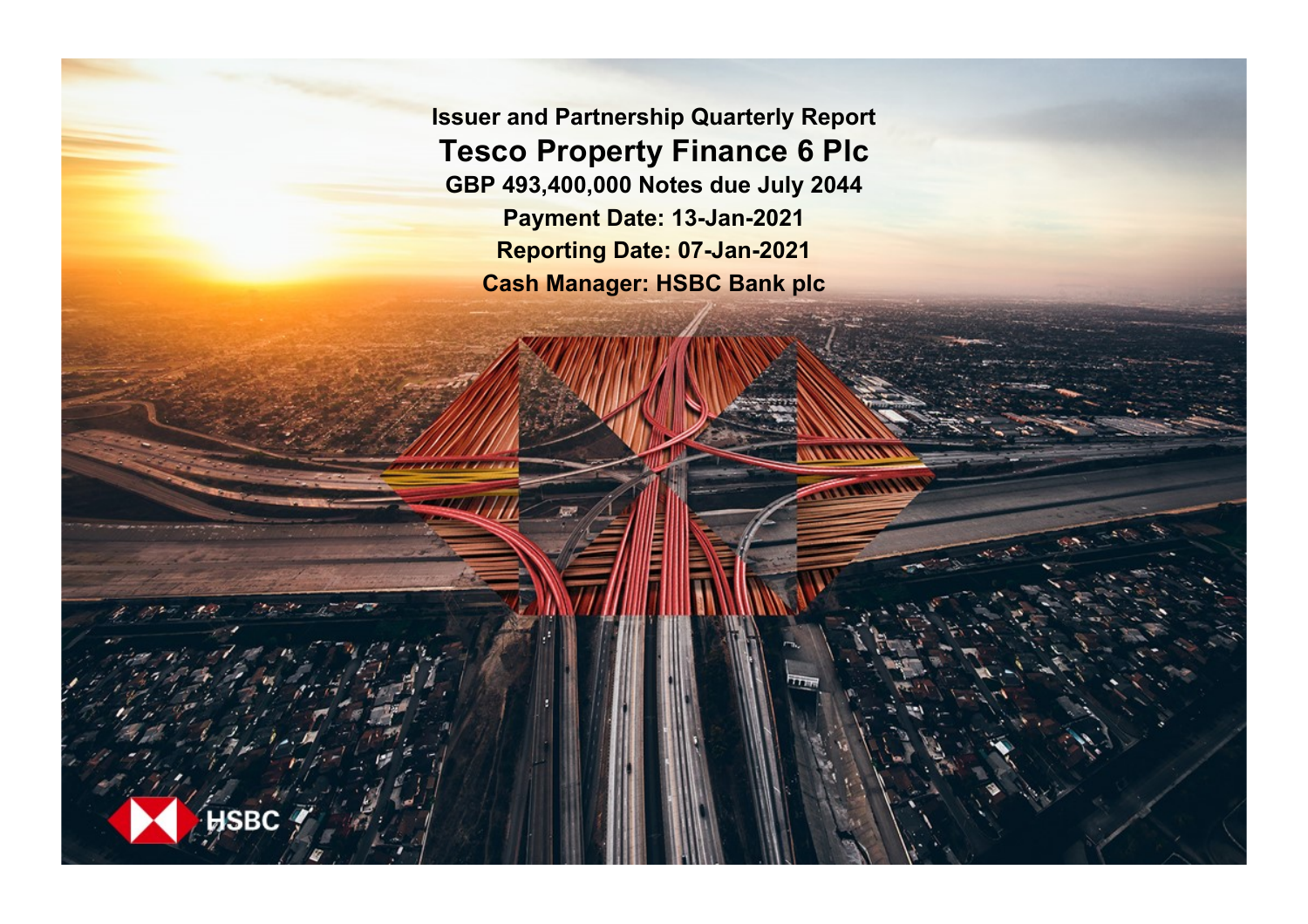

#### **Contents**

<span id="page-1-0"></span>

|                                                  | Page           |
|--------------------------------------------------|----------------|
| Contents                                         | $\overline{2}$ |
| <b>Transaction Details</b>                       | 3              |
| Loan Report                                      | $\overline{4}$ |
| Reserves                                         | 5              |
| Partnership Accounts                             | 6              |
| Partnership Available Funds                      | 9              |
| Partnership Pre-Enforcement Priority of Payments | 10             |
| <b>Bond Report</b>                               | 11             |
| <b>Bond Ratings</b>                              | 12             |
| <b>Issuer Accounts</b>                           | 13             |
| <b>Issuer Available Funds</b>                    | 14             |
| Issuer Pre-Enforcement Priority of Payments      | 15             |
| <b>Disclaimer</b>                                | 16             |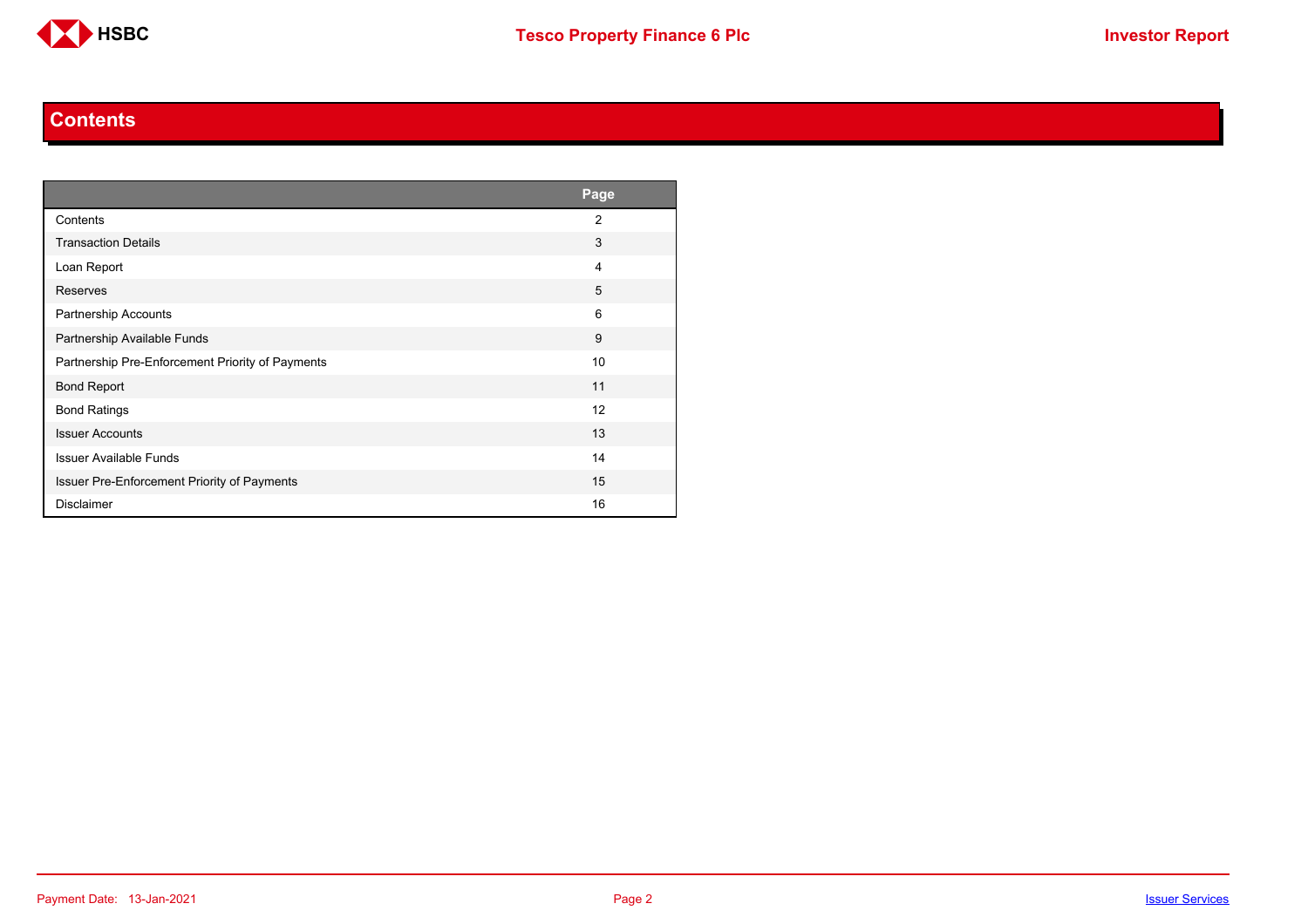

#### <span id="page-2-0"></span>**Transaction Details**

| <b>Key Dates</b>            |                              |  |
|-----------------------------|------------------------------|--|
| <b>Closing Date</b>         | Wednesday, 13 February, 2013 |  |
| <b>Calculation Date</b>     | Thursday, 7 January, 2021    |  |
| Calculation Period (start)  | Thursday, 8 October, 2020    |  |
| Calculation Period (end)    | Thursday, 7 January, 2021    |  |
| Interest Period (start)     | Tuesday, 13 October, 2020    |  |
| Interest Period (end)       | Wednesday, 13 January, 2021  |  |
| <b>Current Payment Date</b> | Wednesday, 13 January, 2021  |  |
| Next Payment Date           | Tuesday, 13 April, 2021      |  |
| <b>Final Maturity Date</b>  | Wednesday, 13 July, 2044     |  |

| <b>Transaction Parties</b>  |                                             |
|-----------------------------|---------------------------------------------|
| <b>Issuer</b>               | Tesco Property Finance 6 Plc                |
| The Partnership             | The Tesco Dorney Limited Partnership        |
| Cash Manager                | HSBC Bank plc                               |
| <b>Account Bank</b>         | <b>HSBC Bank plc</b>                        |
| <b>Property Advisor</b>     | Cushman & Wakefield LLP                     |
| <b>Issuer Swap Provider</b> | <b>Tesco Treasury Services PLC</b>          |
| Property Pool Manager       | Spen Hill Management Limited                |
| Partnership Operator        | Langham Hall UK LLP                         |
| Trustee                     | HSBC Corporate Trustee Company (UK) Limited |

| <b>HSBC Contact Details</b> |                               |  |
|-----------------------------|-------------------------------|--|
| Role                        | <b>Client Service Manager</b> |  |
| Name                        | <b>Arjeet Das</b>             |  |
| <b>Fmail</b>                | arjeet.das@hsbc.com           |  |
| Group Email                 | ctla.securitsation@hsbc.com   |  |
| Telephone                   | 0207 991 3754                 |  |

| <b>Period Day Counts</b>       |         |
|--------------------------------|---------|
| <b>Calculation Period Days</b> | 91 days |
| <b>Interest Period Days</b>    | 92 days |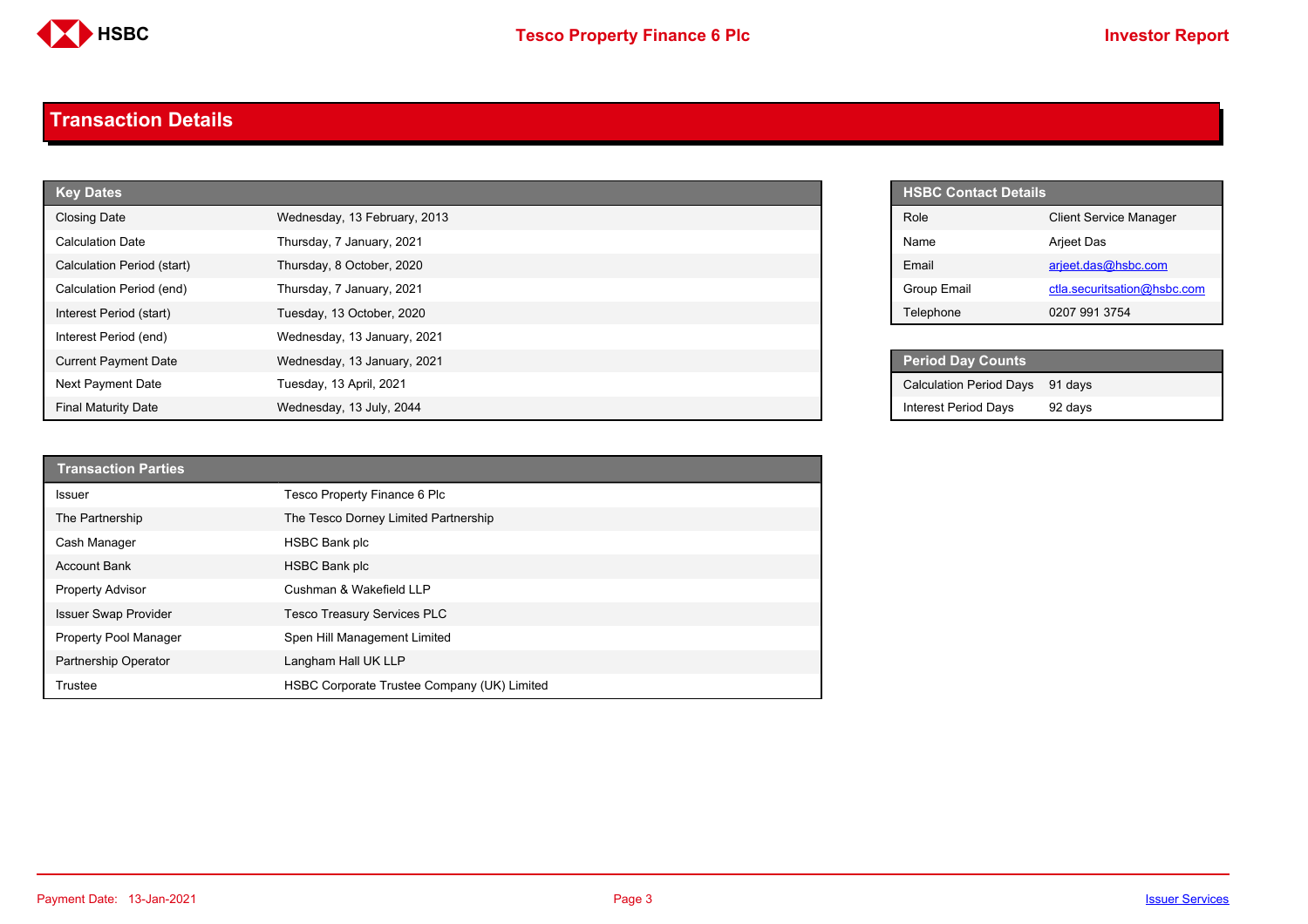

# <span id="page-3-0"></span>**Loan Report**

| Class                           | <b>FACILITY</b>           |
|---------------------------------|---------------------------|
| Currency                        | GBP                       |
| <b>ISIN</b>                     |                           |
| <b>Payment Frequency</b>        | Quarterly                 |
| <b>Current Payment Date</b>     | 11-Jan-2021               |
| <b>Interest Accrual Method</b>  | <b>Actual/Actual ICMA</b> |
| <b>Final Maturity Date</b>      | 11-Jul-2044               |
|                                 |                           |
| <b>Current Period Rates:</b>    |                           |
| Reference Index                 | <b>Fixed Rate</b>         |
| <b>Index Determination Date</b> | N/A                       |
| <b>Index Rate</b>               | 5.41110%                  |
| Margin                          | 0.00000%                  |
| <b>Total Coupon</b>             | 5.41110%                  |
|                                 |                           |
| <b>Transaction Amounts:</b>     |                           |
| <b>Original Issue Size</b>      | £493,400,000.00           |
| Opening Balance for Period      | £464,670,205.00           |
| <b>Beginning Pool Factor</b>    | 0.94177                   |
| <b>Principal Repayments</b>     | £1,605,824.00             |
| Closing Balance for Period      | £463,064,381.00           |
| <b>Ending Pool Fctor</b>        | 0.93852                   |
|                                 |                           |
| <b>Prior Unpaid Interest</b>    | £0.00                     |
| Interest on Prior Unpaid        | £ 0.00                    |
| <b>Current Interest Due</b>     | £6,285,942.37             |
| <b>Total Interest Paid</b>      | £6,285,942.37             |
| <b>Unpaid Interest</b>          | £0.00                     |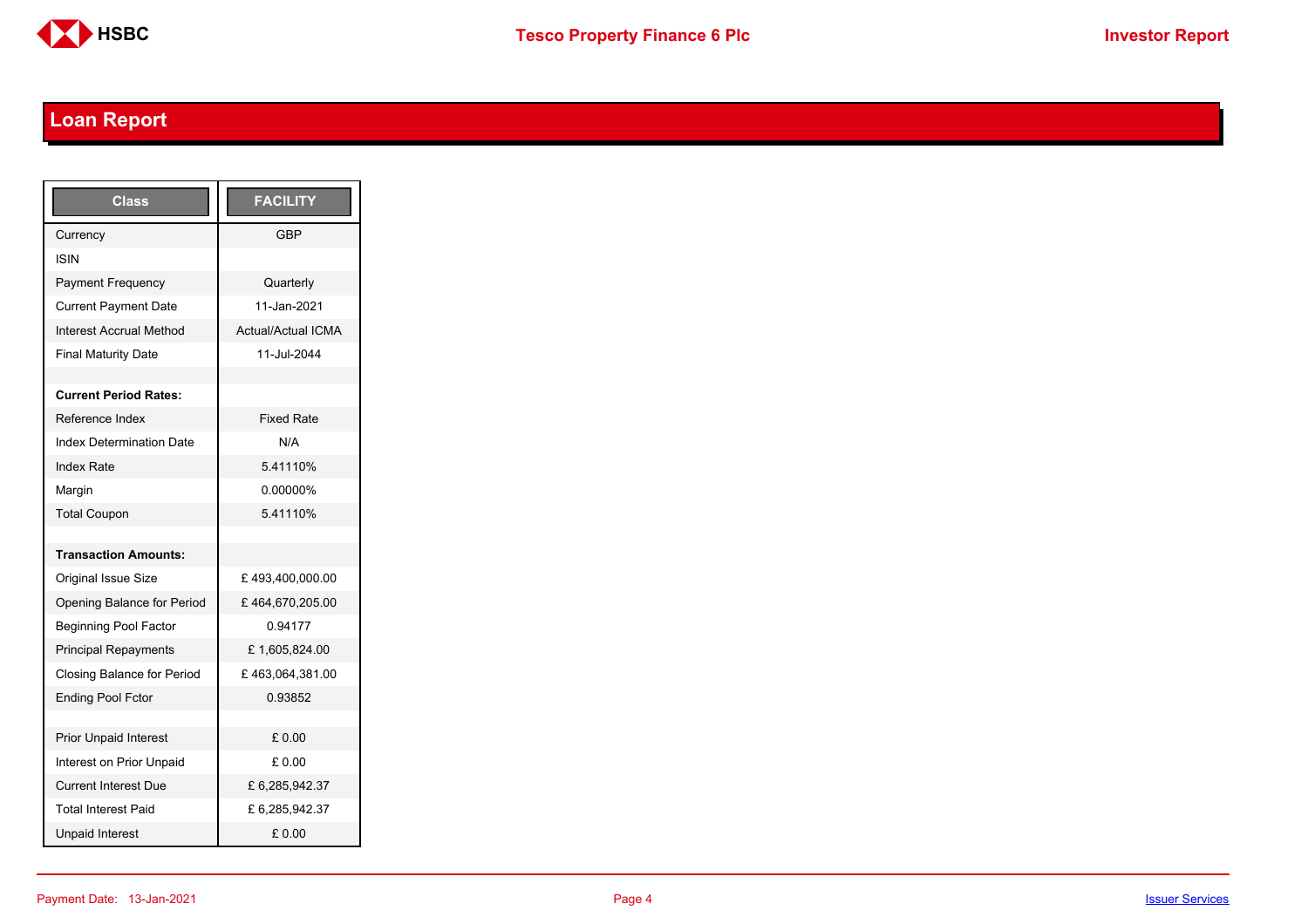

## <span id="page-4-0"></span>**Partnership Reserves**

| <b>Partnership Expenses Reserve Ledger</b>         |             |
|----------------------------------------------------|-------------|
| <b>Opening Balance</b>                             | £396.416.06 |
| Debits to the Partnership Expenses Reserve Ledger  | £ 0.00      |
| Credits to the Partnership Expenses Reserve Ledger | £102.482.80 |
| Closing Balance                                    | £498,898.86 |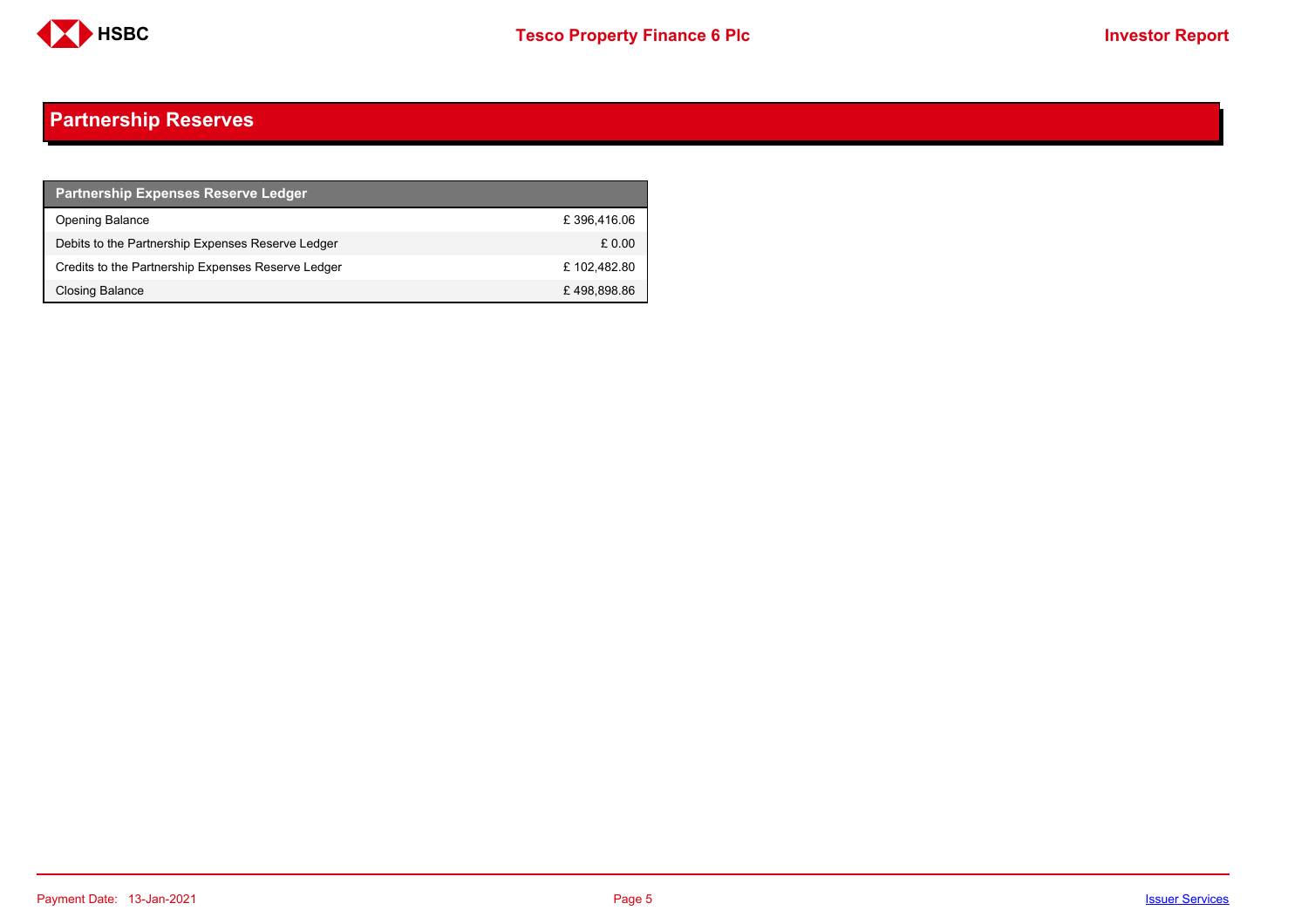

## <span id="page-5-0"></span>**Partnership Accounts**

| <b>Partnership Rent Account</b>         |               |
|-----------------------------------------|---------------|
| <b>Opening Balance</b>                  |               |
| Debits to the Partnership Rent Account  | £7,374,220.00 |
| Credits to the Partnership Rent Account | £7,374,220.00 |
| <b>Closing Balance</b>                  |               |

| <b>Partnership Disposal Proceeds Account</b>         |  |
|------------------------------------------------------|--|
| <b>Opening Balance</b>                               |  |
| Debits to the Partnership Disposal Proceeds Account  |  |
| Credits to the Partnership Disposal Proceeds Account |  |
| <b>Closing Balance</b>                               |  |

| <b>Partnership Insurance Proceeds Account</b>         |  |
|-------------------------------------------------------|--|
| <b>Opening Balance</b>                                |  |
| Debits to the Partnership Insurance Proceeds Account  |  |
| Credits to the Partnership Insurance Proceeds Account |  |
| <b>Closing Balance</b>                                |  |

| <b>Partnership VAT Account</b>         |               |
|----------------------------------------|---------------|
| <b>Opening Balance</b>                 | £1,861,997.99 |
| Debits to the Partnership VAT Account  | £1,348,874.32 |
| Credits to the Partnership VAT Account | £1,355,570.35 |
| Closing Balance                        | £1,868,694.02 |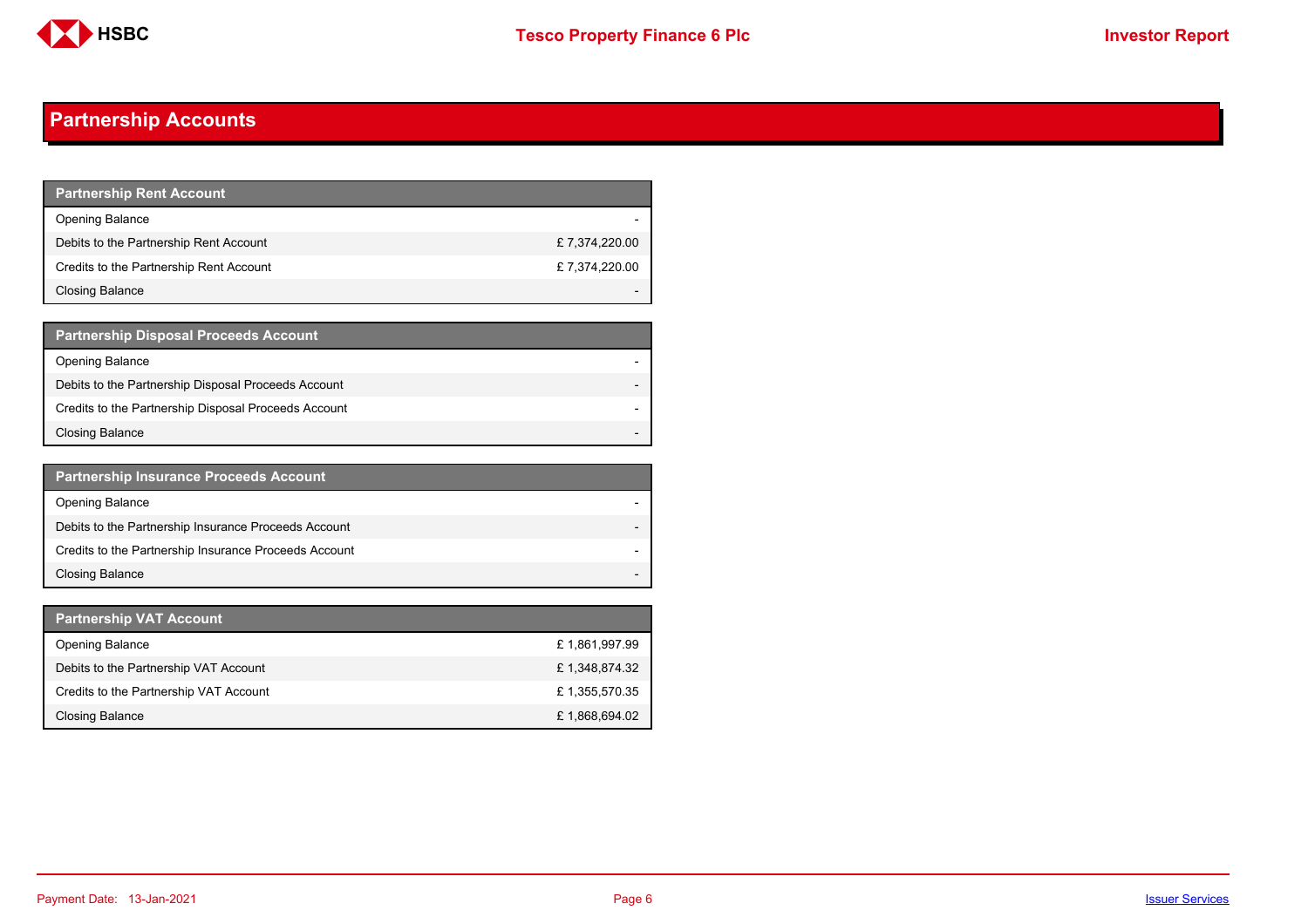

## **Partnership Accounts**

| <b>Partnership Transaction Account</b>         |                |
|------------------------------------------------|----------------|
| <b>Opening Balance</b>                         | £396,416.05    |
| Debits to the Partnership Transaction Account  | £7,944,055.57  |
| Credits to the Partnership Transaction Account | £ 8,046,538.38 |
| Closing Balance                                | £498,898.86    |

| <b>Gateshead Development</b>         |                |
|--------------------------------------|----------------|
| <b>Opening Balance</b>               | £ 2,238,974.35 |
| Debits to the Gateshead Development  |                |
| Credits to the Gateshead Development |                |
| Closing Balance                      | £ 2,238,974.35 |

| <b>Sunderland Development</b>         |             |
|---------------------------------------|-------------|
| <b>Opening Balance</b>                | £483,436.97 |
| Debits to the Sunderland Development  |             |
| Credits to the Sunderland Development |             |
| Closing Balance                       | £483,436.97 |

| <b>West Bromwich Development</b>         |            |
|------------------------------------------|------------|
| <b>Opening Balance</b>                   | £13,578.72 |
| Debits to the West Bromwich Development  |            |
| Credits to the West Bromwich Development |            |
| <b>Closing Balance</b>                   | £13,578.72 |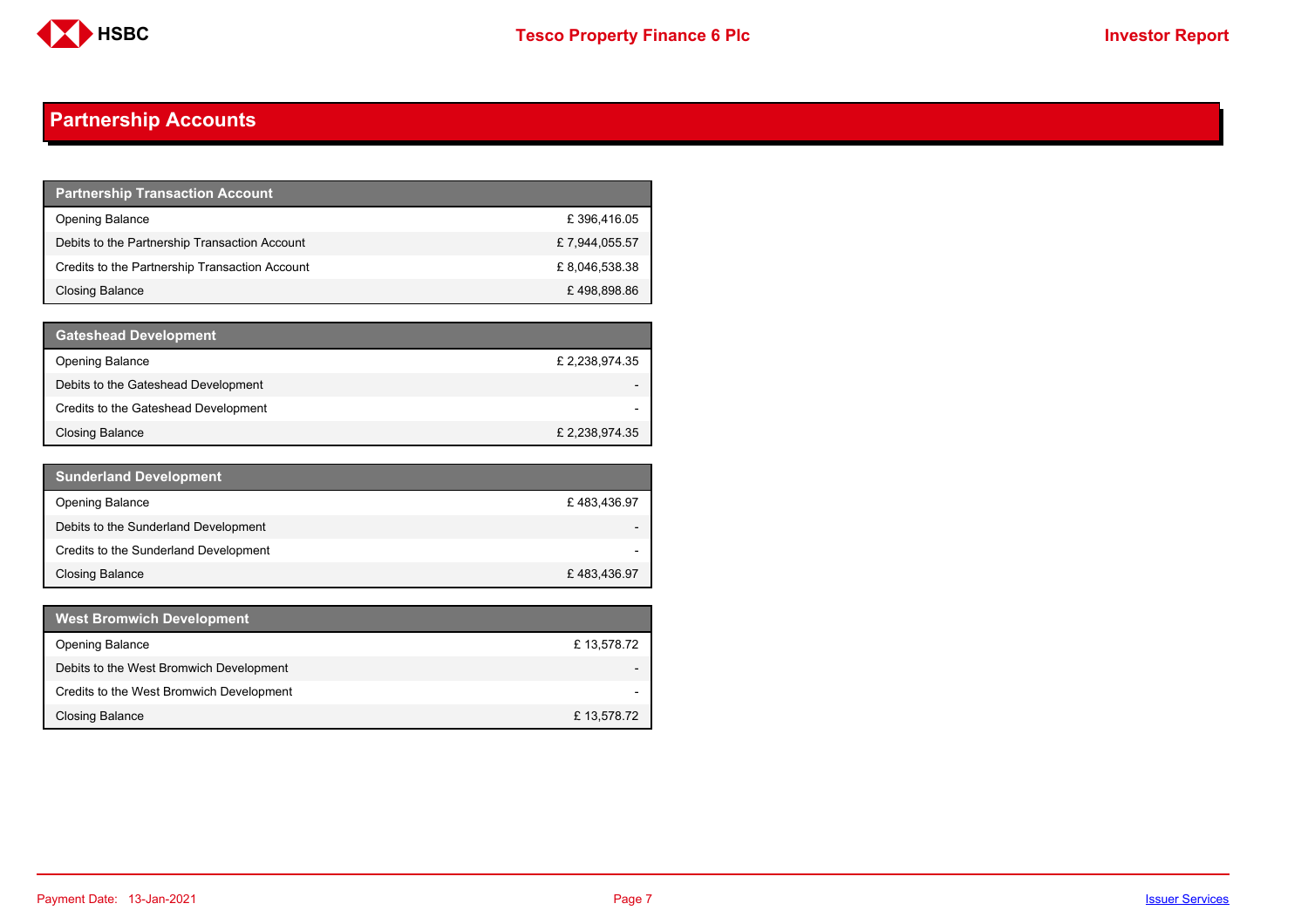

## **Partnership Accounts**

| <b>General Partner Corporation Tax Reserve</b>         |  |
|--------------------------------------------------------|--|
| <b>Opening Balance</b>                                 |  |
| Debits to the General Partner Corporation Tax Reserve  |  |
| Credits to the General Partner Corporation Tax Reserve |  |
| Closing Balance                                        |  |

| <b>General Partner VAT Transaction Account</b>         |  |
|--------------------------------------------------------|--|
| <b>Opening Balance</b>                                 |  |
| Debits to the General Partner VAT Transaction Account  |  |
| Credits to the General Partner VAT Transaction Account |  |
| <b>Closing Balance</b>                                 |  |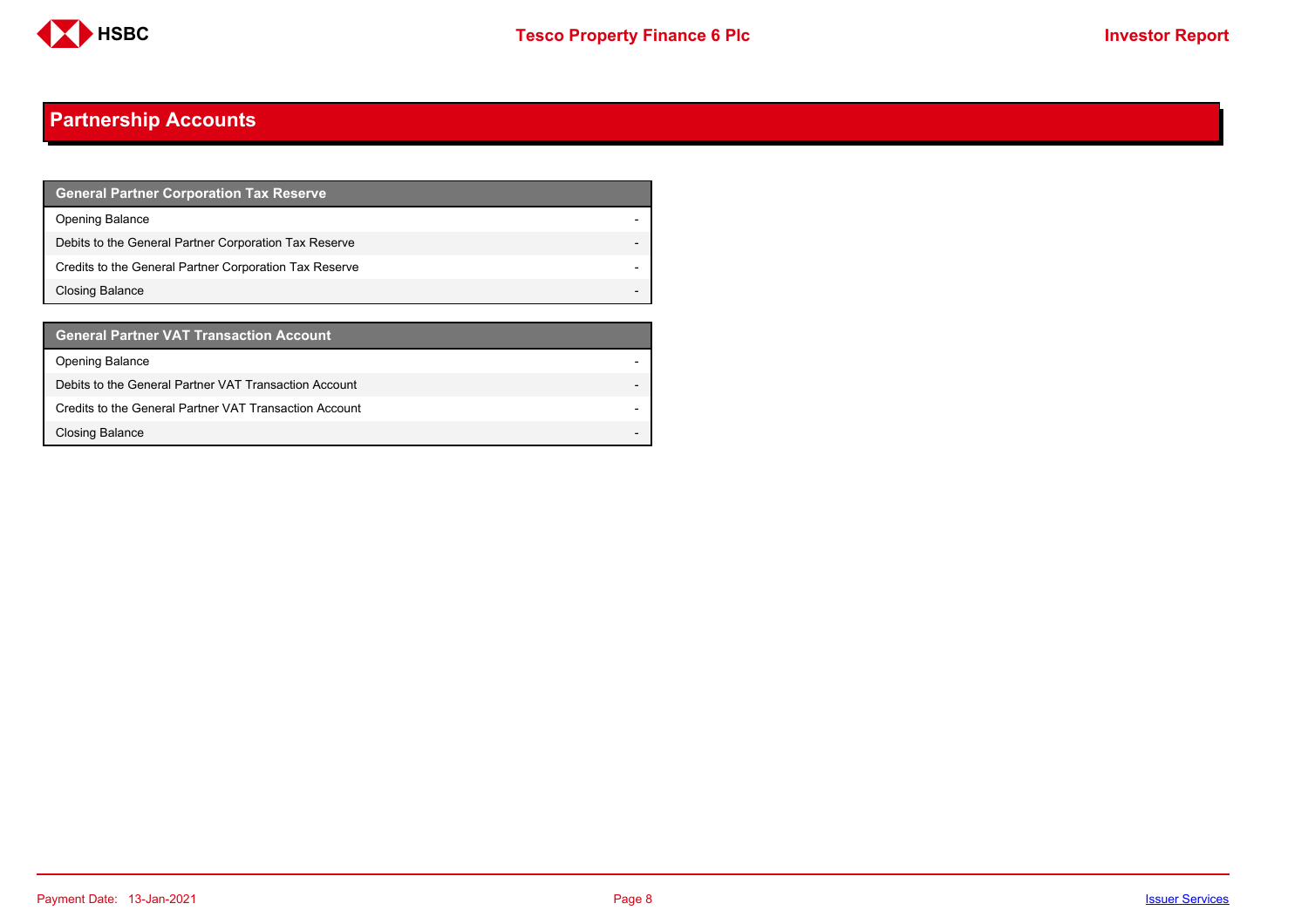

# <span id="page-8-0"></span>**Partnership Available Funds**

| <b>Available Interest Proceeds</b>                                                                                                                    |                          |
|-------------------------------------------------------------------------------------------------------------------------------------------------------|--------------------------|
| (a) Rental Income Received by the Partnership                                                                                                         | £7,374,220.00            |
| (b) the amount payable to the Partnership by the Issuer under Swap Agreement the amount payable to the Partnership by the Issuer under Swap Agreement | £5,650,626.00            |
| (c) Amount transferred from the Partnership VAT account                                                                                               |                          |
| (d) Amount to be transferred from the Partnership Disposal Account                                                                                    |                          |
| (e) Amount to be transferred from the Partnership Insurance Proceeds Account                                                                          |                          |
| (f) Interest received by on the Partnership Accounts and Rent Account                                                                                 | $\overline{\phantom{0}}$ |
| (g) Eligible Investment Earnings by Partnership                                                                                                       |                          |
| (h) Any advance of the Partnership Expenses Loan                                                                                                      |                          |
| (i) any net proceeds of a CPO Disposal of a Mortgaged Property                                                                                        |                          |
| (i) Funds recorded on the Subordinated Reserve Ledger                                                                                                 |                          |
| (k) any net proceeds of a disposal of a Mortgage Property                                                                                             |                          |
| (I) Any other sums standing to credit of the Partnership Transaction Account                                                                          |                          |
| <b>Total Available Proceeds</b>                                                                                                                       | £13,024,846.00           |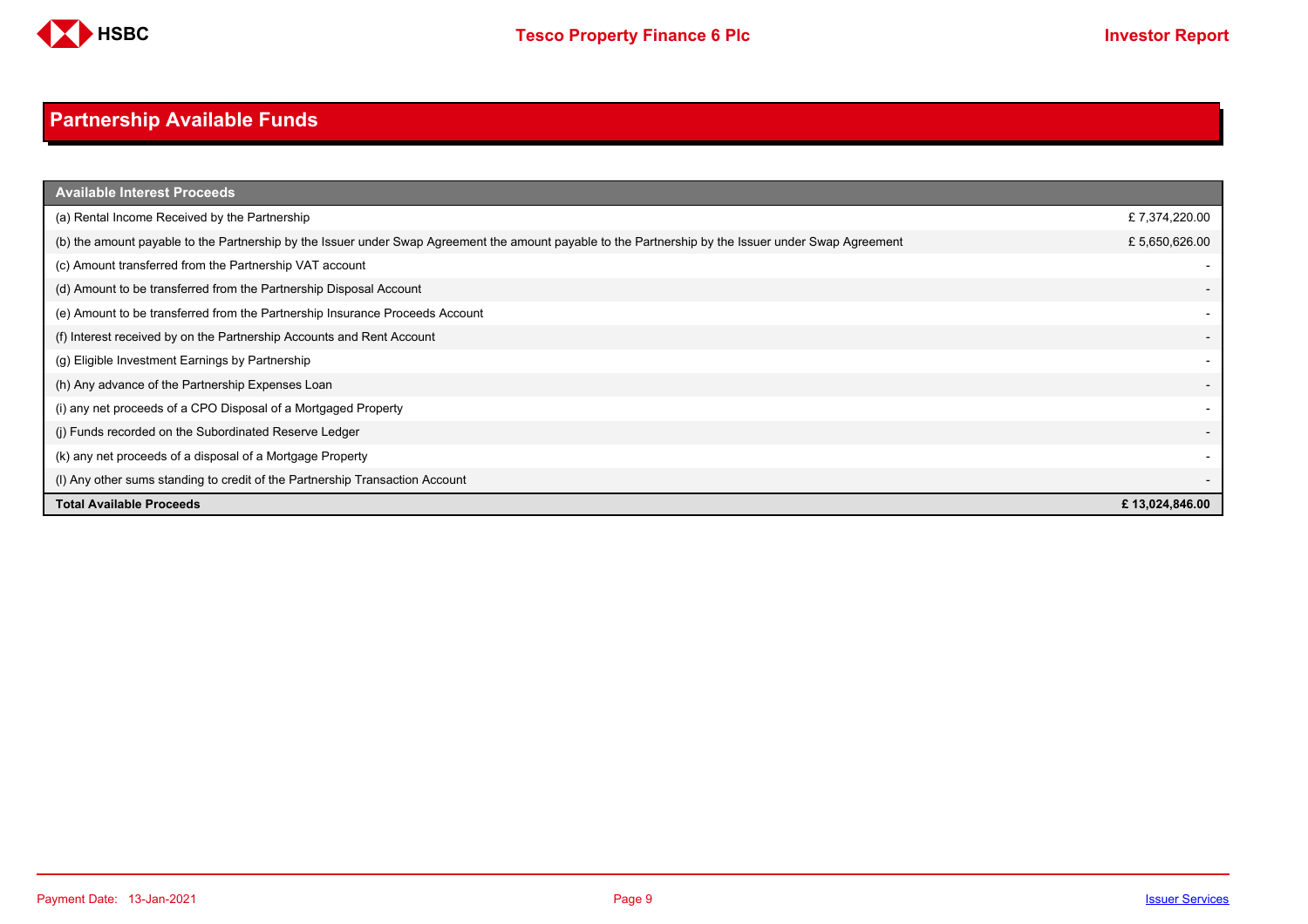

## <span id="page-9-0"></span>**Partnership Pre-Enforcement Priority of Payments**

| <b>Partnership Pre-Enforcement Priority of Payments</b>                                                                   | <b>Amounts Paid</b> | <b>Available Funds</b> |
|---------------------------------------------------------------------------------------------------------------------------|---------------------|------------------------|
|                                                                                                                           |                     | £13,024,846.00         |
| (a) in or towards satisfaction of any fees to the Partnership Security Trustee                                            | £1,500.00           | £13,023,346.00         |
| (b) in or towards satisfaction of Issuer Trustee and other Expenses (Ongoing Partnership Facility Fee)                    | £18,414.00          | £13,004,932.00         |
| (c) in or towards satisfaction of any operating expenses incurred by the Partnership (excluding GP UK Tax)                | £10,390.84          | £12,994,541.16         |
| (d) in or towards satisfaction, pro rata and pari passu according to the respective amounts due in respect of:            |                     | £12,994,541.16         |
| (i) Partnership Operator Fee                                                                                              |                     | £12,994,541.16         |
| (ii) Partnership Property Advisor Fee                                                                                     |                     | £12,994,541.16         |
| (iii) Nominees/Nominees Holdco Corporate Services Provider Fee                                                            | £2,489.06           | £12,992,052.10         |
| (iv) Nominees/Nominees Holdco Side Letter Fee                                                                             |                     | £12,992,052.10         |
| (v) Account Bank Fee                                                                                                      |                     | £12,992,052.10         |
| (vi) Cash Manger Fee                                                                                                      |                     | £12,992,052.10         |
| (vii) Development Cash Manager Fee                                                                                        |                     | £12,992,052.10         |
| (viii) Issuer Corporate Services Provider, Paying Agent, Account Bank and Cash Manager (Ongoing Partnership Facility Fee) | £18,745.30          | £12,973,306.80         |
| (ix) Head Lease Payment                                                                                                   |                     | £12,973,306.80         |
| (e) Partnership Expenses Ledger payment (max indexed £6,250)                                                              | £ 6,250.00          | £12,967,056.80         |
| (f) in or towards satisfaction, pro rata and pari passu according to the respective amounts due in respect of:            |                     | £12,967,056.80         |
| (i) Partnership Loan Interest                                                                                             | £6,285,942.37       | £6,681,114.43          |
| (ii) Partnership Swap Payment                                                                                             | £4,978,307.63       | £1,702,806.80          |
| (g) Partnership Loan Principal Payment                                                                                    | £1,605,824.00       | £96,982.80             |
| (h) Issuer Profit Amount (Ongoing Partnership Facility Fee)                                                               | £750.00             | £96,232.80             |
| (i) Partnership Property Pool Manager Fee                                                                                 |                     | £96,232.80             |
| (i) Partnership Swap Termination Amount                                                                                   |                     | £96,232.80             |
| (k) Partnership Expense Reserve Ledger Payment                                                                            | £96,232.80          |                        |
| (I) Alteration Adjustment Rent/ Substitution Adjustment Rent Payment                                                      |                     |                        |
| (m) any amount due and payable by the Partnership to the Subordinated Loan Facility                                       |                     |                        |
| (n) any excess into the Partnership Distribution Account                                                                  |                     |                        |
| <b>Total Distribution Amount</b>                                                                                          | £13,024,846.00      |                        |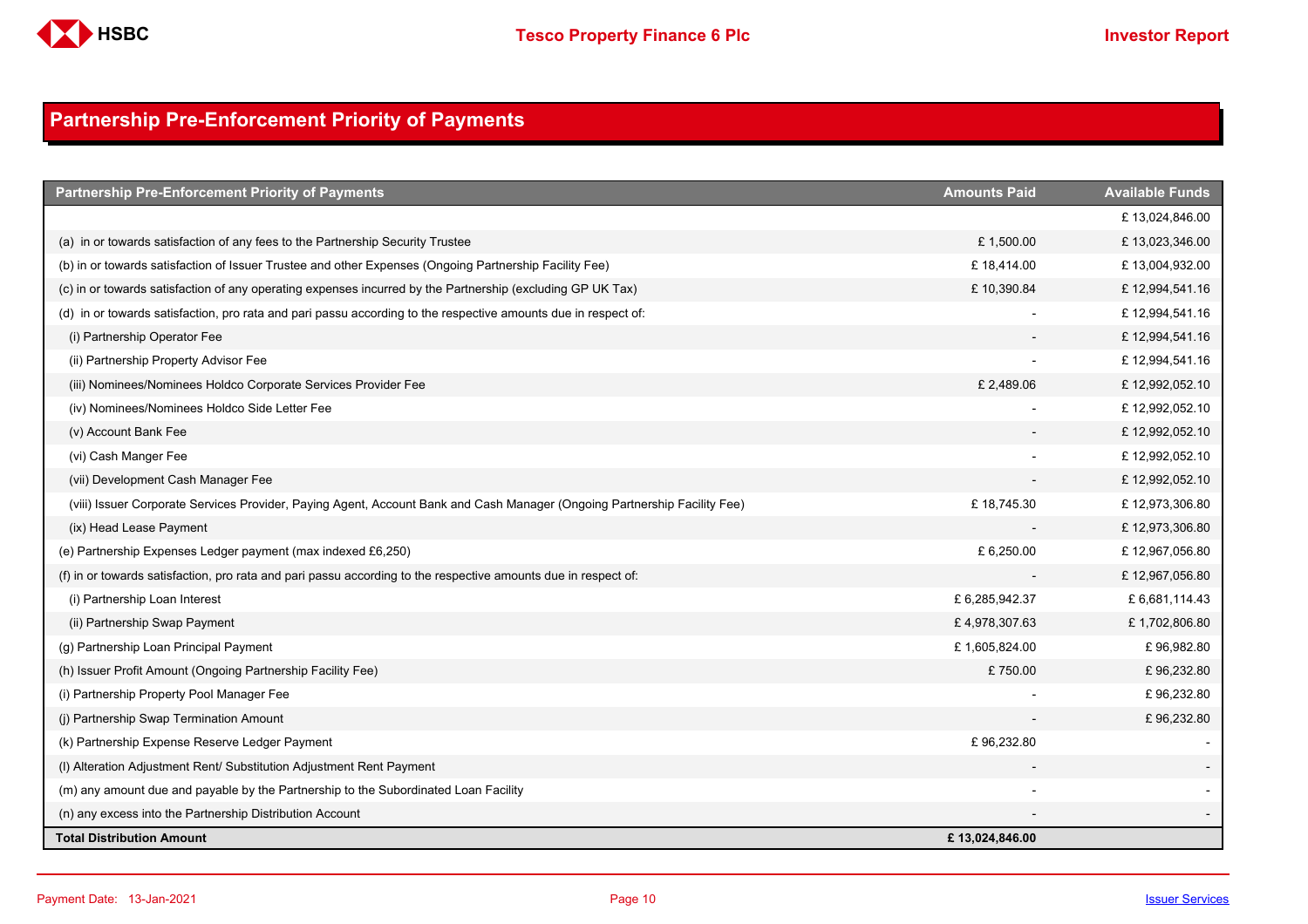

# <span id="page-10-0"></span>**Bond Report**

| Class                             | <b>BOND</b>               |
|-----------------------------------|---------------------------|
| Currency                          | <b>GBP</b>                |
| <b>ISIN</b>                       | XS0883200262              |
| <b>Payment Frequency</b>          | Quarterly                 |
| <b>Current Payment Date</b>       | 13-Jan-2021               |
| <b>Interest Accrual Method</b>    | <b>Actual/Actual ICMA</b> |
| <b>Final Maturity Date</b>        | 13-Jul-2044               |
|                                   |                           |
| <b>Current Period Rates:</b>      |                           |
| Reference Index                   | <b>Fixed Rate</b>         |
| <b>Index Determination Date</b>   | N/A                       |
| <b>Index Rate</b>                 | 5.41110%                  |
| Margin                            | 0.00000%                  |
| <b>Total Coupon</b>               | 5.41110%                  |
|                                   |                           |
| <b>Transaction Amounts:</b>       |                           |
| <b>Original Issue Size</b>        | £493,400,000.00           |
| Opening Balance for Period        | £464,670,205.00           |
| <b>Beginning Pool Factor</b>      | 0.94177                   |
| <b>Principal Repayments</b>       | £1,605,824.00             |
| <b>Closing Balance for Period</b> | £463,064,381.00           |
| <b>Ending Pool Fctor</b>          | 0.93852                   |
|                                   |                           |
| <b>Prior Unpaid Interest</b>      | £ 0.00                    |
| Interest on Prior Unpaid          | £ 0.00                    |
| <b>Current Interest Due</b>       | £6,285,942.37             |
| <b>Total Interest Paid</b>        | £6,285,942.37             |
| <b>Unpaid Interest</b>            | £0.00                     |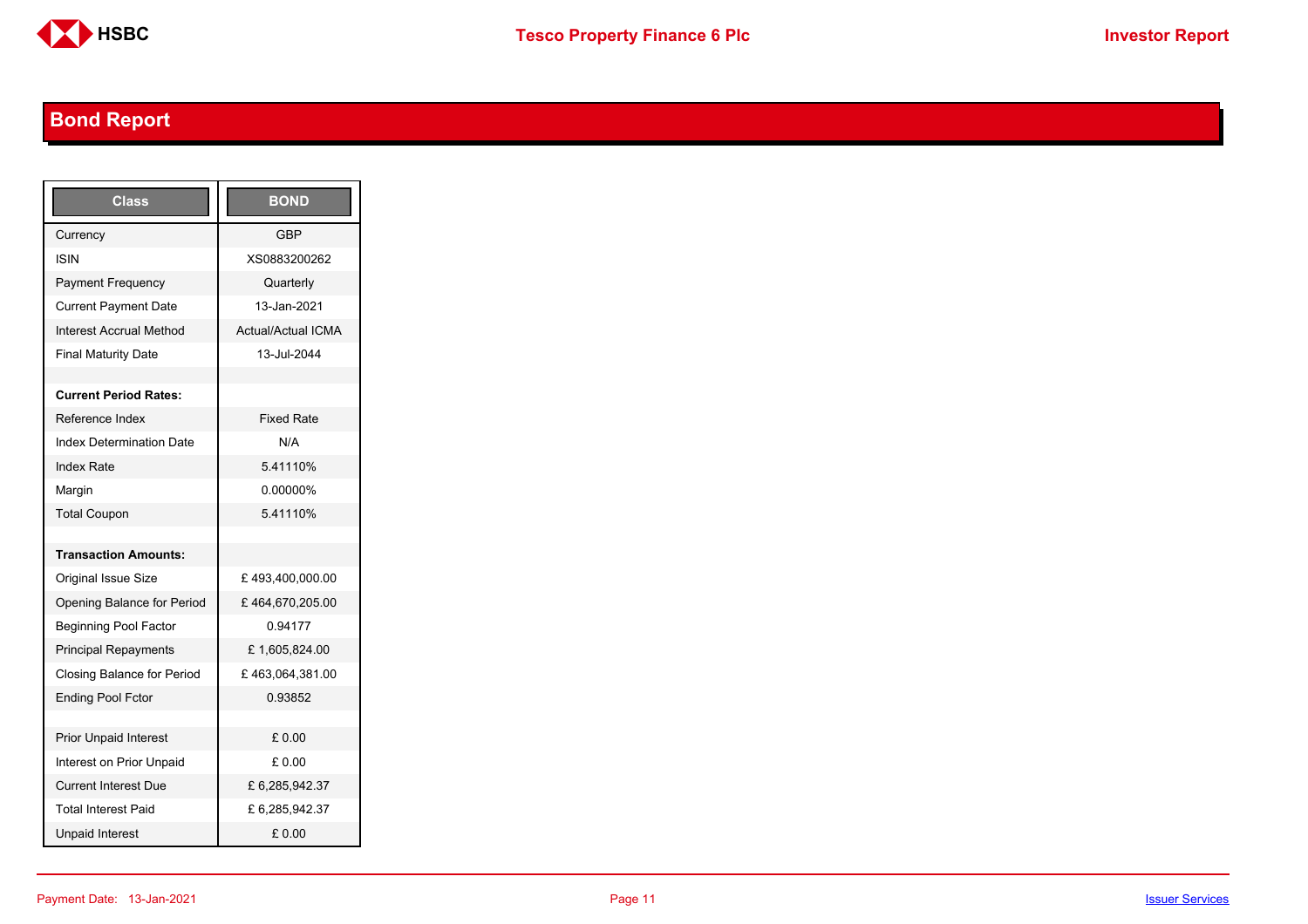

# <span id="page-11-0"></span>**Bond Ratings**

| <b>Original Ratings</b> | <b>S&amp;P</b> | <b>Fitch</b> | Moody's | <b>DBRS</b> |
|-------------------------|----------------|--------------|---------|-------------|
| <b>BOND</b>             | BB+            | BB+          | Ba1     | n/a         |
|                         |                |              |         |             |
| <b>Current Ratings</b>  | <b>S&amp;P</b> | <b>Fitch</b> | Moody's | <b>DBRS</b> |
| <b>BOND</b>             | BBB-           | BBB-         | Baa3    | n/a         |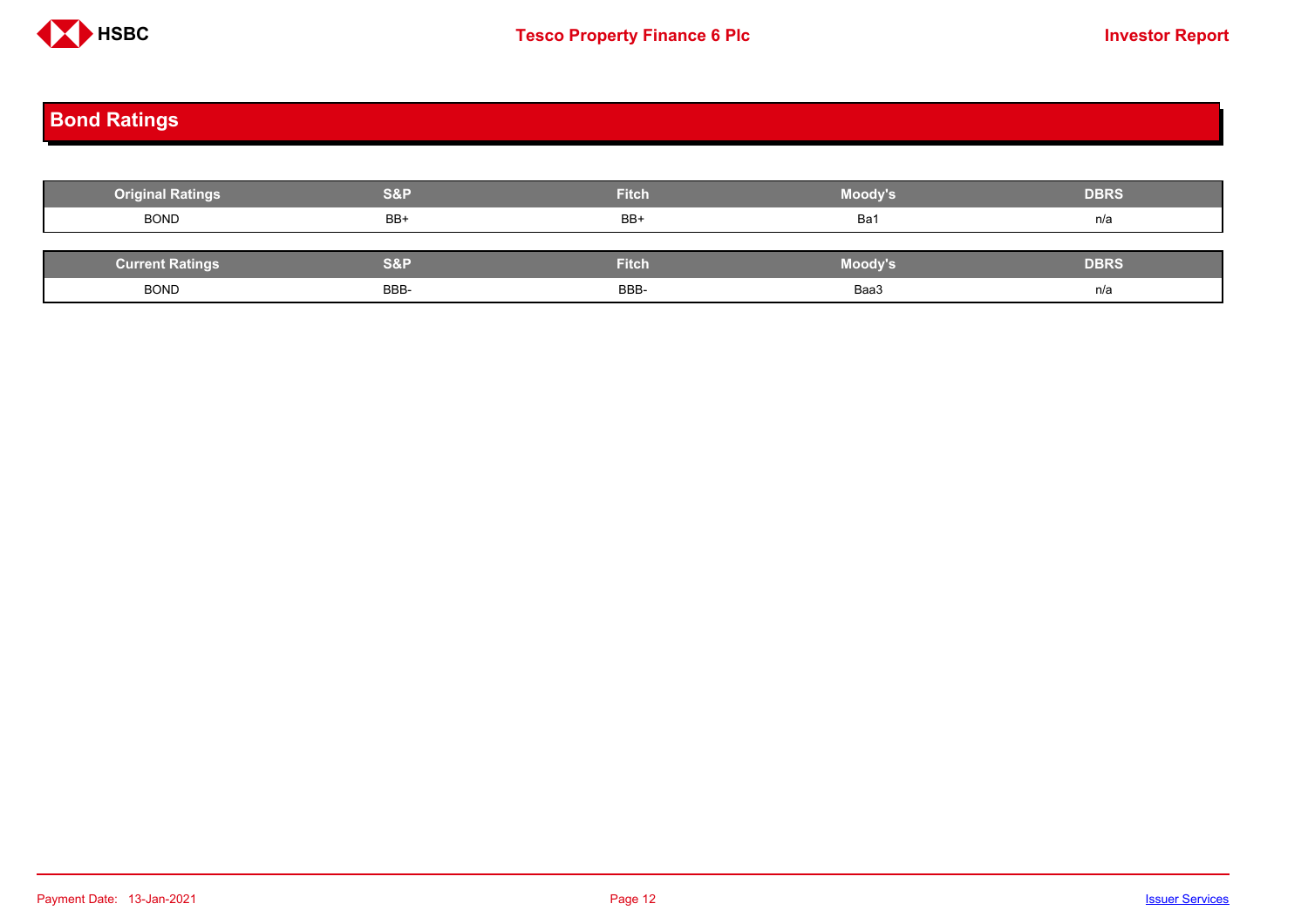

#### <span id="page-12-0"></span>**Issuer Accounts**

| <b>Issuer Transaction Account</b>         |               |
|-------------------------------------------|---------------|
| <b>Opening Balance</b>                    | £36.299.79    |
| Debits to the Issuer Transaction Account  | £8,601,244.04 |
| Credits to the Issuer Transaction Account | £8,601,994.04 |
| Closing Balance                           | £37,049.79    |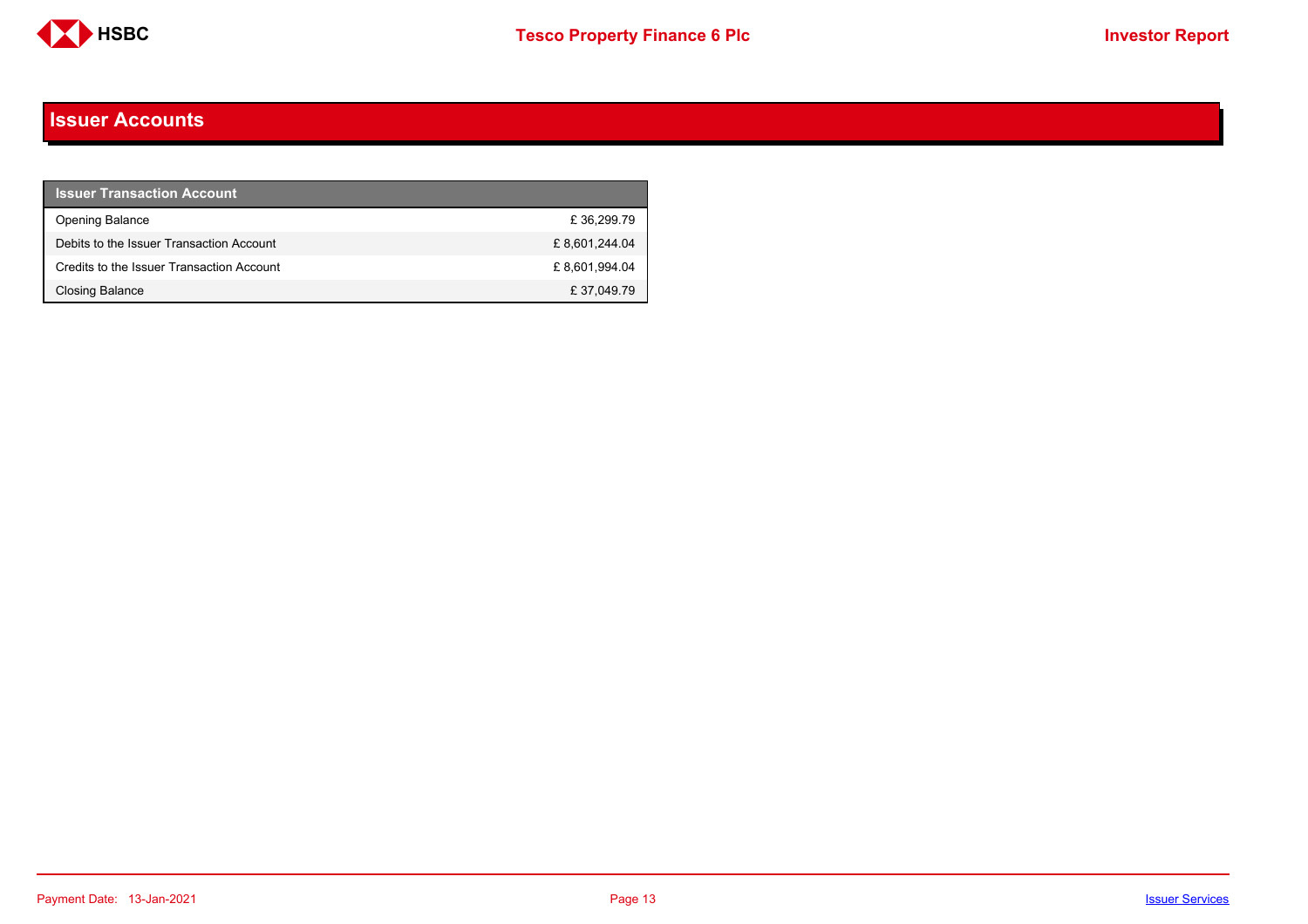

#### <span id="page-13-0"></span>**Issuer Available Funds**

| <b>Issuer Available Funds</b>                                                        |                |
|--------------------------------------------------------------------------------------|----------------|
| (a) any amount payable to the Issuer under the Partnership Swap Agreement            | £4,978,307.63  |
| (b) all interest, principal payable to the Issuer in respect of the Partnership Loan | £7,929,675.67  |
| (c) any amount payable to the Issuer under the Issuer Swap Agreement                 | £5.650.626.00  |
| (d) interest received by the Issuer on the Issuer Transaction Account                |                |
| (e) the earnings and proceeds from the Issuer making any Eligible Investments        |                |
| <b>Total Available Interest Proceeds</b>                                             | £18.558.609.30 |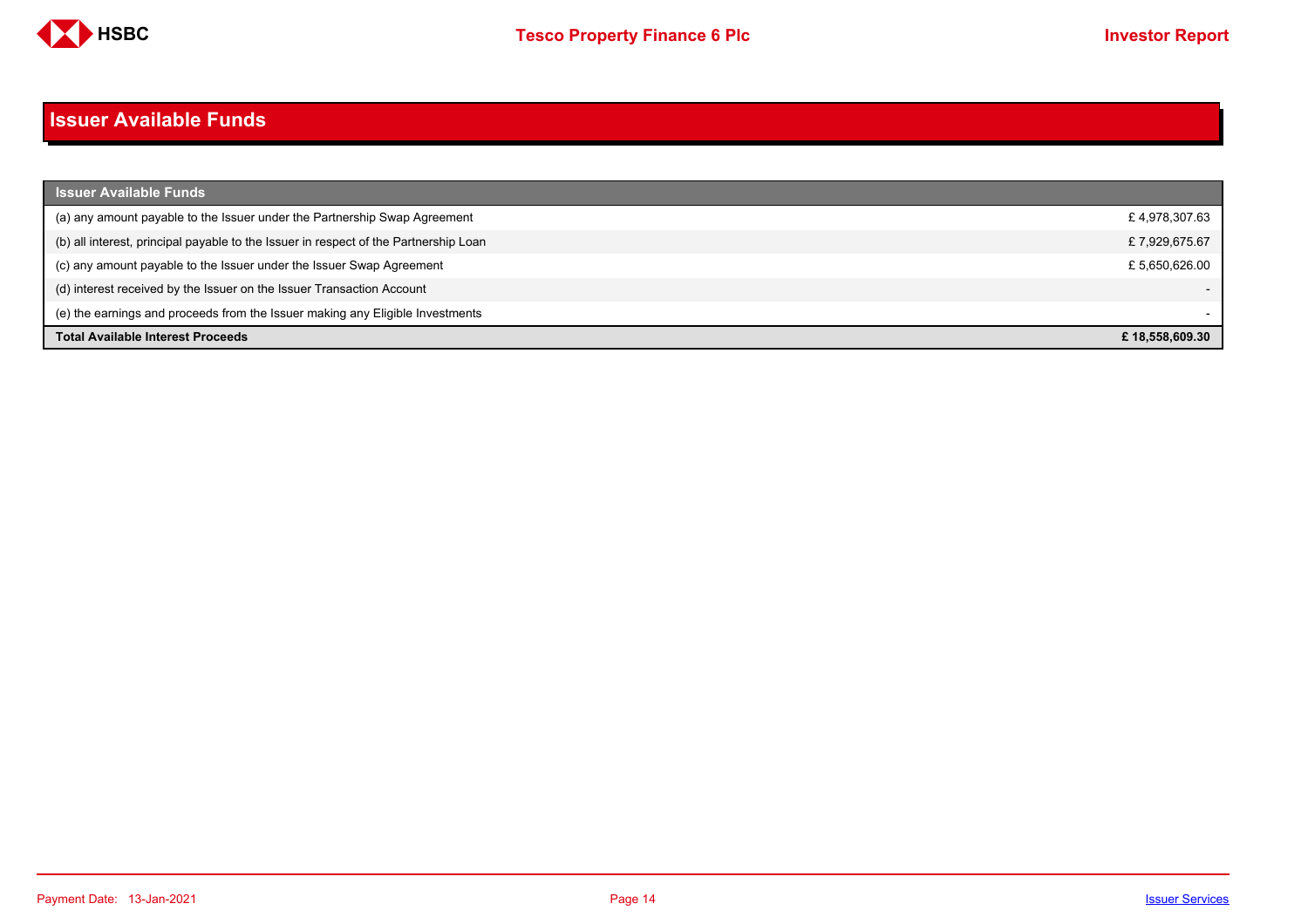

## <span id="page-14-0"></span>**Issuer Pre-Enforcement Priority of Payments**

| <b>Issuer Pre-Enforcement Priority of Payments</b>                                                                       | <b>Amounts Paid</b>      | <b>Available Funds</b> |
|--------------------------------------------------------------------------------------------------------------------------|--------------------------|------------------------|
|                                                                                                                          |                          | £18,558,609.30         |
| (a) in or towards satisfaction of amounts due in respect of the fees and any other amounts payable by the Issuer to the: | $\overline{\phantom{0}}$ | £18,558,609.30         |
| (i) Bond Trustee                                                                                                         | £1,200.00                | £18,557,409.30         |
| (ii) Security Trustee                                                                                                    | £1,500.00                | £18,555,909.30         |
| (b) in or towards satisfaction of any amounts payable by the Issuer in respect of operating expenses                     | £15,714.00               | £18,540,195.30         |
| (c) in or towards satisfaction, pro rata and pari passu according to the respective amounts due in respect of:           | $\overline{\phantom{a}}$ | £18,540,195.30         |
| (i) Issuer/Issuer Holdco Corporate Services Provider Fee                                                                 | £13,495.30               | £18,526,700.00         |
| (ii) Paying Agent/Registrar Fee                                                                                          | £500.00                  | £18,526,200.00         |
| (iii) Account Bank Fee                                                                                                   | £1,000.00                | £18,525,200.00         |
| (iv) Cash Manager Fee                                                                                                    | £3,750.00                | £18,521,450.00         |
| (d) in or towards satisfaction, pro rata and pari passu according to the respective amounts due in respect of:           |                          | £18,521,450.00         |
| (i) (a) Bond Interest                                                                                                    | £6,285,942.37            | £12,235,507.63         |
| (i) (b) Bond Principal                                                                                                   | £1,605,824.00            | £10,629,683.63         |
| (ii) Issuer Swap Provider Payment                                                                                        | £4,978,307.63            | £5,651,376.00          |
| (iii) Partnership Swap Payment                                                                                           | £5,650,626.00            | £750.00                |
| (e) Issuer Profit Amount                                                                                                 | £750.00                  |                        |
| (f) Swap Subordinated Amounts payment to the Issuer Swap Provider                                                        |                          |                        |
| (g) in or towards satisfaction of any Issuer Partnership Swap Termination Amount                                         |                          |                        |
| (h) the surplus (if any) to the Issuer Transaction Account                                                               |                          |                        |
| <b>Total Distribution Amount</b>                                                                                         | £18,558,609.30           |                        |